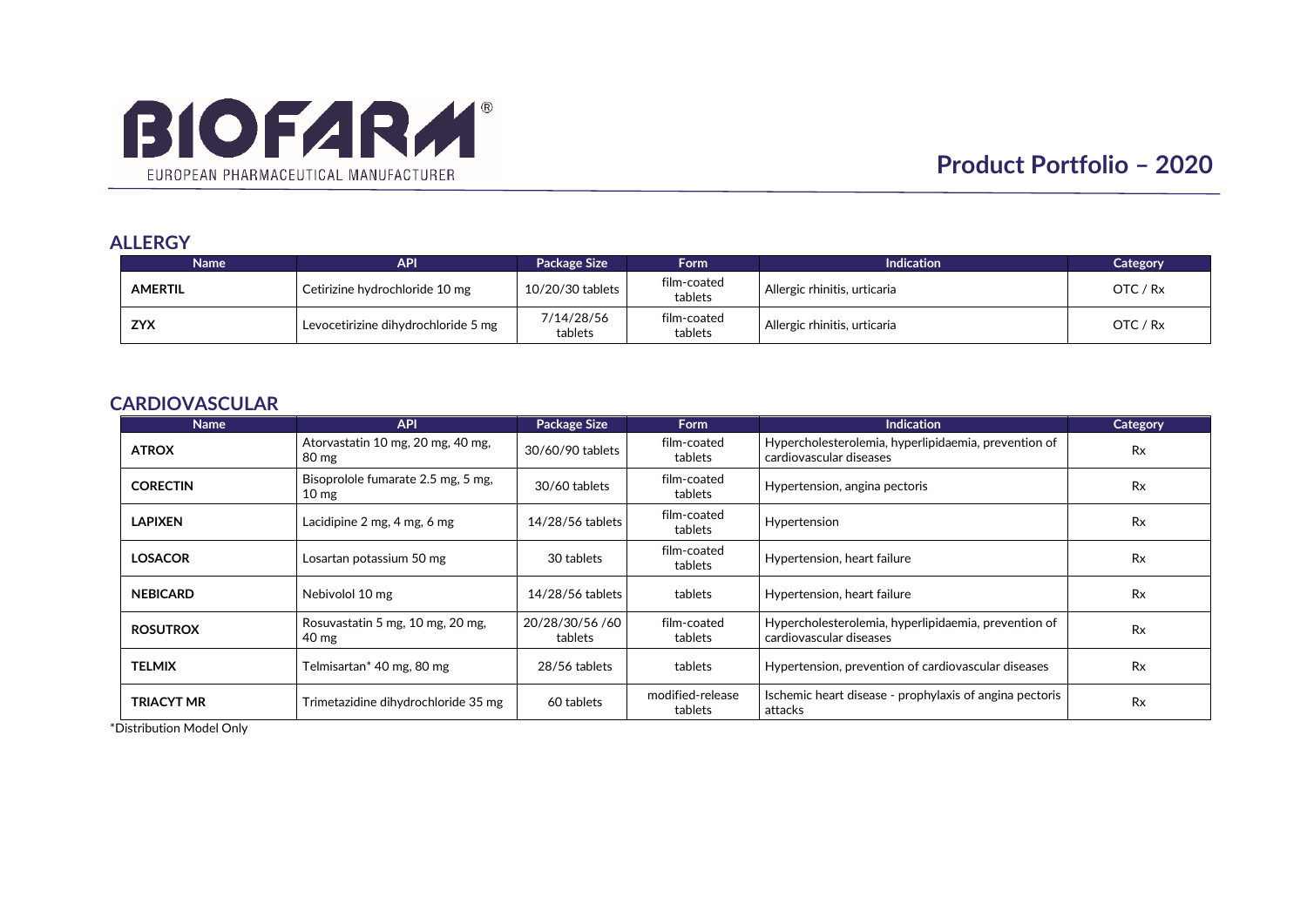# **GASTROENTEROLOGY**

| <b>Name</b>       | <b>API</b>                         | <b>Package Size</b>     | <b>Form</b> | <b>Indication</b>                                                                                                           | <b>Category</b> |
|-------------------|------------------------------------|-------------------------|-------------|-----------------------------------------------------------------------------------------------------------------------------|-----------------|
| <b>SYLIFAR</b>    | Silymarin 140 mg                   | 10/20/30/60<br>capsules | capsules    | Treatment of the toxic liver damage, supportive<br>treatment of chronic inflammatory diseases of the<br>liver and cirrhosis | OTC             |
| <b>TRIBUX</b>     | Trimebutine maleate 100 mg, 200 mg | 30/60 tablets           | tablets     | Irritable bowel syndrome, diarrhea, constipation,<br>abdominal pain, intestinal cramps                                      | Rx              |
| <b>TRIBUX BIO</b> | Trimebutine maleate 100 mg         | 10 tablets              | tablets     | Stress-induced functional digestive disorders                                                                               | <b>OTC</b>      |

## **NEUROLOGY**

| <b>Name</b>                                   | <b>API</b>                                           | <b>Package Size</b> | <b>Form</b>            | Indication                                                                                                | <b>Category</b> |
|-----------------------------------------------|------------------------------------------------------|---------------------|------------------------|-----------------------------------------------------------------------------------------------------------|-----------------|
| <b>BIOTROPIL</b>                              | Piracetam 800 mg, 1200 mg                            | 60 tablets          | film-coated<br>tablets | Myoclonus, vertigo, dyslexic disorders                                                                    | <b>Rx</b>       |
| <b>ARTIGO</b>                                 | Cinnarizine 20 mg, dimenhydrinate<br>$40 \text{ mg}$ | 30/60 tablets       | film-coated<br>tablets | Vertigo                                                                                                   | <b>Rx</b>       |
| <b>COGITON</b>                                | Donepezil hydrochloride 5 mg, 10 mg                  | 28/56 tablets       | film-coated<br>tablets | Alzheimer's disease                                                                                       | <b>Rx</b>       |
| <b>GINKOFAR</b><br><b>GINKOFAR FORTE</b>      | Ginkgo biloba leaf dry extract 40 mg,<br>80 mg       | Various             | film-coated<br>tablets | Difficult mental concentration, memory problems,<br>dizziness, headaches, tinnitus, weakening of eyesight | <b>OTC</b>      |
| <b>GINKOFAR</b><br><b>INTENSE &amp; EXTRA</b> | Ginkgo biloba leaf dry extract 120 mg,<br>240 mg     | Various             | film-coated<br>tablets | and hearing, feeling cold and pain in the feet                                                            | <b>OTC</b>      |
| <b>VICEBROL</b>                               | Vinpocetine 5 mg, 10 mg                              | Various             | tablets                | Cerebral circulation disturbances                                                                         | <b>Rx</b>       |

## **PSYCHIATRIC**

| <b>Name</b>    | <b>API</b>                      | <b>Package Size</b> | Form                   | <b>Indication</b>                                                                                                                                    | Category  |
|----------------|---------------------------------|---------------------|------------------------|------------------------------------------------------------------------------------------------------------------------------------------------------|-----------|
| <b>ACIPREX</b> | Escitalopram <sup>*</sup> 10 mg | 28/56 tablets       | film-coated<br>tablets | Major depressive episodes, panic disorder, social<br>phobia, obsessive-compulsive disorder, anxiety<br>disorders                                     | Rx        |
| <b>ASERTIN</b> | Sertraline* 50 mg, 100 mg       | 30 tablets          | film-coated<br>tablets | Major depressive episodes, panic disorder, social<br>  phobia, obsessive-compulsive disorder, post-traumatic  <br>stress disorder, anxiety disorders | <b>Rx</b> |

\*Distribution Model Only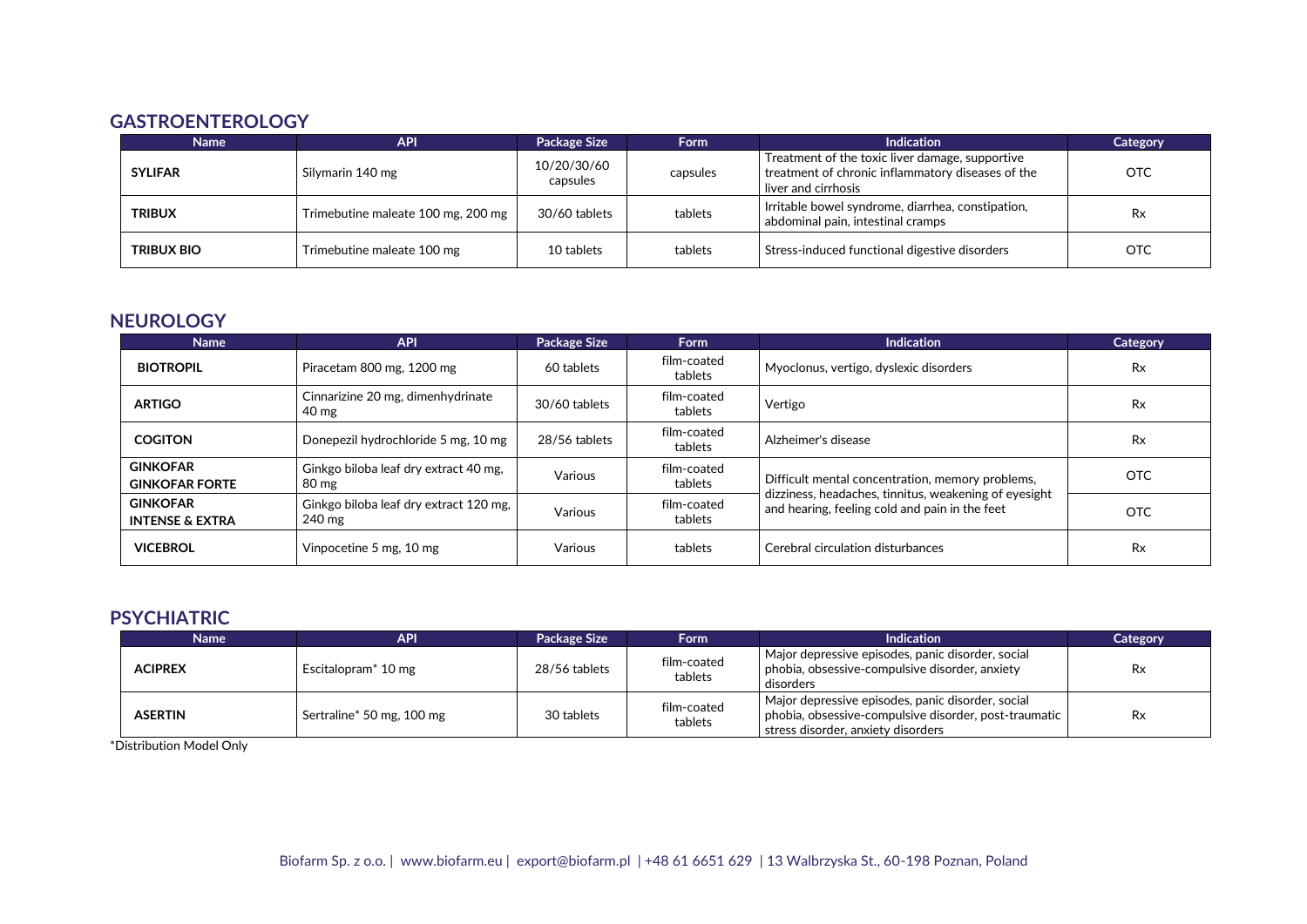## **PAINKILLERS**

| <b>Name</b>     | <b>API</b>                  | <b>Package Size</b>        | <b>Form</b> | <b>Indication</b>                       | Category  |
|-----------------|-----------------------------|----------------------------|-------------|-----------------------------------------|-----------|
| <b>ASPICAM</b>  | Meloxicam 7.5 mg, 15 mg     | 10/20/30 tablets           | tablets     | Arthritis                               | OTC/Rx    |
| <b>TIOCOLIS</b> | Thiocolchicozide 4 mg, 8 mg | 10/14/20/<br>28/30 tablets | tablets     | Treatment of painful muscular disorders | <b>Rx</b> |

## **ANTIVIRAL**

| Name'          | <b>API</b>                 | Package Size     | Form    | <b>Indication</b> | Category |
|----------------|----------------------------|------------------|---------|-------------------|----------|
| <b>TAMIVIL</b> | $- -$<br>Oseltamivir 75 mg | 10/20/30 tablets | tablets | Influenza         | Rx       |

# **OTC PRODUCTS**

| <b>Name</b>                              | <b>API</b>                                                           | Package Size  | <b>Form</b>            | <b>Indication</b>                             | Category   |
|------------------------------------------|----------------------------------------------------------------------|---------------|------------------------|-----------------------------------------------|------------|
| <b>MAGNEFAR B6</b>                       | Magnesium (citrate salt) 60 mg +<br>vitamin $B_6$ 5 mg               | 50 tablets    | film-coated tablets    | Exposure to stress, magnesium supplementation | OTC        |
| <b>MAGNEFAR B6 FORTE</b>                 | Magnesium (citrate salt) $100 \text{ mg} +$<br>vitamin $B_6$ 8.3 mg  | 60 tablets    | film-coated tablets    | Exposure to stress, magnesium supplementation | <b>OTC</b> |
| <b>BIOTYNOX</b><br><b>BIOTYNOX FORTE</b> | Biotin 5 mg, 10 mg                                                   | 30/60 tablets | tablets                | Strengthens hair, nails and skin              | <b>OTC</b> |
| <b>SOYFEM</b>                            | Soy seed dry extract 100 mg<br>(corresponds to 26 mg of genistein)   | 30/60 tablets | film-coated<br>tablets | Menopausal symptoms                           | <b>OTC</b> |
| <b>SOYFEM FORTE</b>                      | Soy seed dry extract 230.8 mg<br>(corresponds to 60 mg of genistein) | 30 tablets    | film-coated<br>tablets | Menopausal symptoms                           | <b>OTC</b> |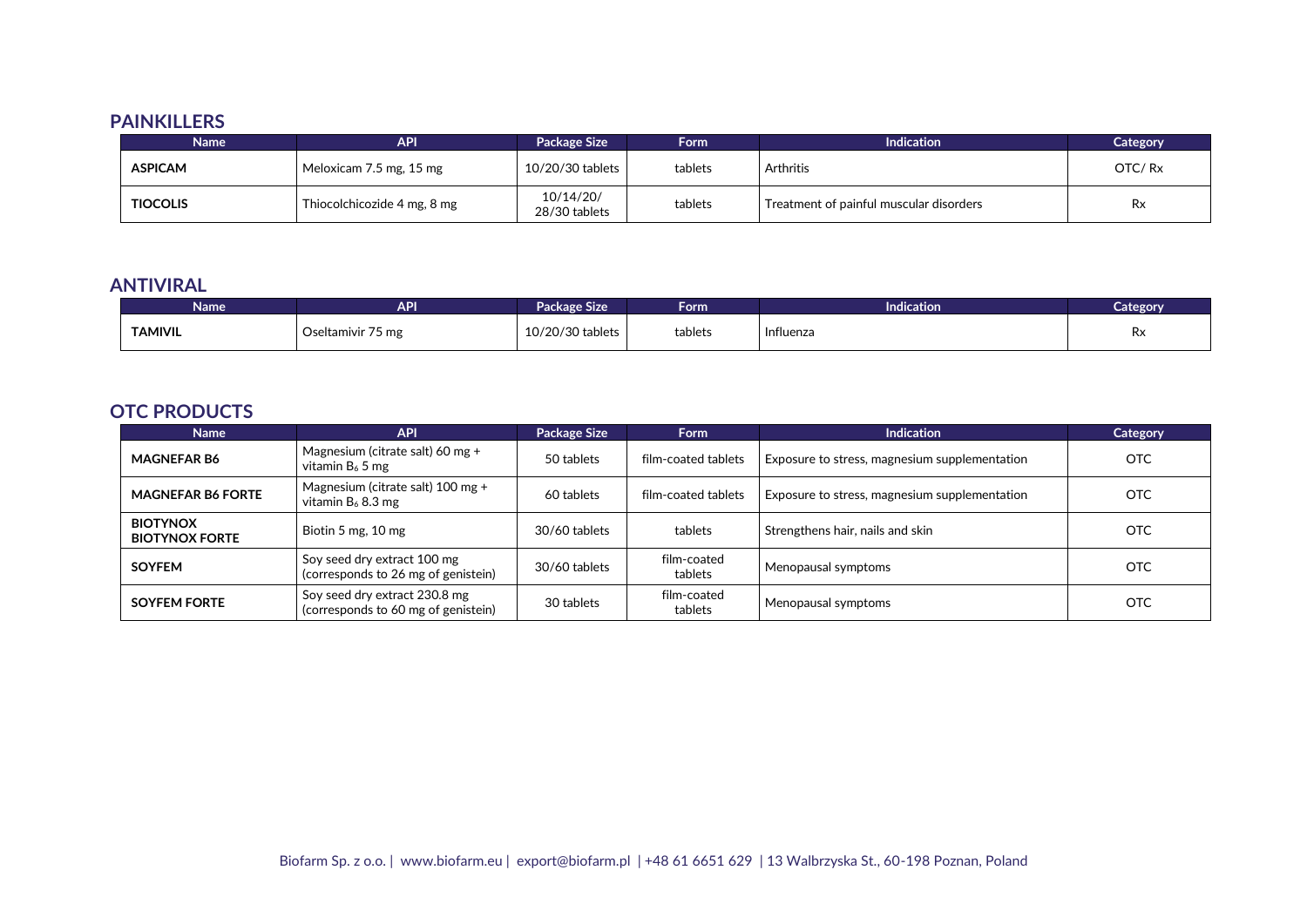#### **DIETARY SUPPLEMENTS**

| <b>Name</b>                                 | <b>API</b>                                                                                                                                                                                                                             | <b>Package Size</b> | <b>Indication</b>                                                                                     | Category  |
|---------------------------------------------|----------------------------------------------------------------------------------------------------------------------------------------------------------------------------------------------------------------------------------------|---------------------|-------------------------------------------------------------------------------------------------------|-----------|
| <b>CE MAX, FORTE</b>                        | Vitamin C 500 mg, vitamin C 1000 mg, prolonged release                                                                                                                                                                                 | 10 / 30 tablets     | Vitamin C deficiency                                                                                  | <b>DS</b> |
| $D3$ VITA +                                 | Vitamin $D_3$ 50 µg (2000 IU), prolonged release                                                                                                                                                                                       | 60/120 tablets      | Vitamin D3 deficiency - only one tablet per day<br>needed                                             | DS.       |
| <b>GREEN BARLEY</b><br><b>GRASS</b>         | Green barley extract 250 mg, bitter orange extract 50 mg, chromium<br>$20 \mu g$                                                                                                                                                       | 60 capsules         | Support weight loss, improved weight control                                                          | <b>DS</b> |
| <b>GLIKOStop</b>                            | Mulberry leaf extract (1% DNJ) 200 mg, gymnema sylvestre extract<br>200 mg, vitamin C 40 mg, vitamin E 6 mg, vitamin B6<br>0.7 mg, folic acid 200 μg, chromium 20 μg, vitamin D 12.5 μg,<br>vitamin $B_{12}$ 1.25 $\mu$ g              | 60 tablets          | Glycemic and weight control                                                                           | <b>DS</b> |
| <b>HALITOFAR</b>                            | Thyme extract 1 mg, parsley extract 1 mg, zinc 5 mg, menthol 6 mg                                                                                                                                                                      | 30 lozenges         | Against bad breath                                                                                    | DS.       |
| <b>HYDRO PLUS</b>                           | Carbohydrate (glucose, stevia glicosydes) 56.9g, salt 17.9 g, natrium<br>7.16 g, kalium 3.37 g, zinc 0,11 g, chlorides 9.69 g, citrates 8.00                                                                                           | 10 sachets          | Restores electrolyte balance in the state of<br>dehydratation                                         | DS.       |
| <b>MAGNEFAR B6</b><br><b>CARDIO</b>         | Potassium 70 mg, magnesium 32.5 mg, vitamin B6 0.5 mg,<br>folic acid $100 \mu$ g                                                                                                                                                       | 60 tablets          | Exposure to stress, heart protector                                                                   | <b>DS</b> |
| <b>PREWENIT®4</b><br><b>STAGES OF SLEEP</b> | Melatonin 1 mg, gamma-aminobutyric acid (GABA) 25 mg, vitamin B1<br>(thiamine) 1.1 mg, vitamin $B_6$ 5.0 mg, vitamin $B_{12}$ 100 µg                                                                                                   | 30 tablets          | Reduces time needed to fall asleep                                                                    | DS.       |
| <b>RELAXAN</b>                              | Hop cones extract 60 mg, lemon balm extract 50 mg, saffron extract<br>20 mg, vitamin B <sub>6</sub> 0.7 mg, vitamin D <sub>3</sub> 6.25 µg,<br>vitamin $B_{12}$ 1.25 $\mu$ g                                                           | 30/60<br>tablets    | Maintains positive mood and supports the relaxation                                                   | <b>DS</b> |
| <b>RENOLAN HOT</b>                          | Vitamin C 40 mg, elderflower extract 25 mg, andrographis paniculata<br>leaf extract, verbenae extract 20 mg, ginger extract<br>15 mg, thyme extract 10 mg, verbascum densiflorum extract<br>10 mg, mentha piperita 10 mg, zinc 2.5 mg, | 7 sachets           | Supports the upper respiratory tract and immune<br>system                                             | <b>DS</b> |
| <b>RUTIMAX CE</b>                           | Vitamin C 500 mg, rutin 50 mg, prolonged release                                                                                                                                                                                       | 30 tablets          | Strengthens and supports immune protection against<br>infections (e.g. cold)                          | <b>DS</b> |
| <b>SINUSAL EXTRA</b>                        | Elderflower extract 36 mg, primula extract 36 mg, verbenae extract<br>36 mg, sheep sorrel extract 36 mg, gentian root extract 12 mg,<br>verbascum densiflorum extract 12 mg,                                                           | 30/60 tablets       | Supports the upper respiratory tract: loosens the<br>mucus, opens a nose and helps to drain the mucus | <b>DS</b> |
| <b>SYLIPROM</b>                             | Milk thistle seed extract 100 mg (70 mg silymarin)                                                                                                                                                                                     | 30 tablets          | Maintains proper condition of the liver                                                               | <b>DS</b> |
| <b>VIGALEX D3</b>                           | Vitamin $D_3$ 50 µg (2000 IU)                                                                                                                                                                                                          | 90/150 tablets      | Vitamin D3 deficiency                                                                                 | <b>DS</b> |
| VIGALEX D3+K2                               | Vitamin D <sub>3</sub> 50 µg (2000 IU), vitamin K <sub>2</sub> 75 µg                                                                                                                                                                   | 60 tablets          | Maintains proper condition of bone health                                                             | <b>DS</b> |
| <b>VIGALEX OSTEO</b>                        | Calcium 300 mg, zinc 5.0 mg, vitamin D 25 $\mu$ g, vitamin K 37.5 $\mu$ g                                                                                                                                                              | 60 tablets          | Maintains proper condition of bone health                                                             | <b>DS</b> |